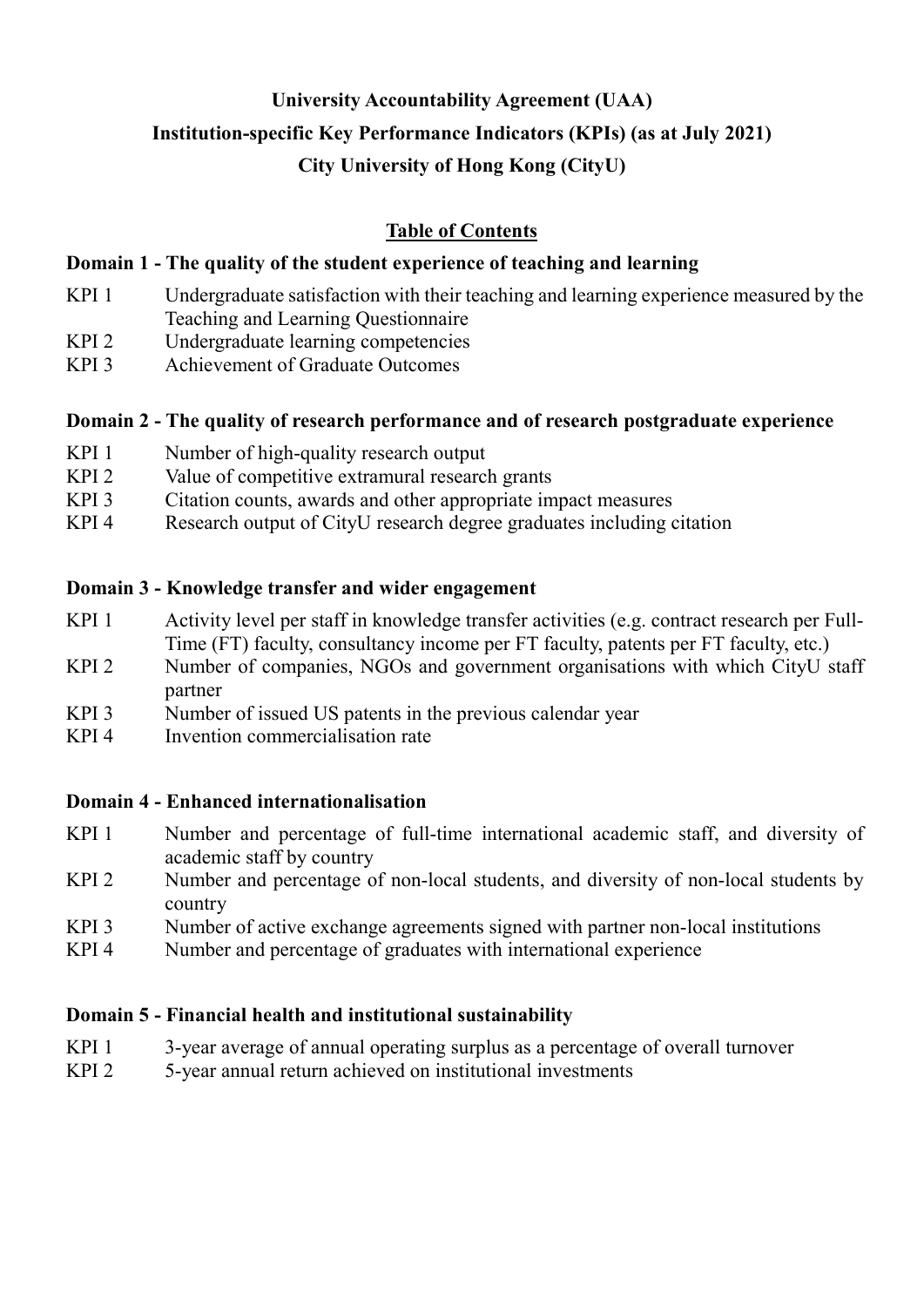#### **CityU Domain 1: The quality of the student experience of teaching and learning**

# **KPI 1 Undergraduate Students' Satisfaction with their Teaching and Learning Experience Measured by the Teaching and Learning Questionnaire (TLQ)**

Student feedback and evaluation on their learning experience are key components of the University's quality assurance framework. At CityU, we evaluate the teaching and learning experience of students through the TLQ conducted for every teaching staff for every course.

**Table A1** below summarises the average scores for the summative question regarding the quality of the overall learning experience and percentages of full-time staff with a summary score of at least 5.0 (on a 7-point scale):

### **Table A1 CityU TLQ Average Score and Percentage of Full-Time Staff with Overall Evaluation of 5.0 or Above**

|    |                                                                       | 2017/18 | 2018/19 | 2019/20 |
|----|-----------------------------------------------------------------------|---------|---------|---------|
| a. | CityU average for overall evaluation                                  | 5.77    | 5.84    | 5.78    |
| b. | % of full-time staff with overall<br>evaluation score of 5.0 or above | 95%     | 94%     | 90%     |

^ Question for Overall Evaluation: "Overall, I consider the learning experience provided by the teacher in this course as valuable."

The TLQ results confirm the high teaching quality at CityU. Surveys indicate that students are satisfied with the quality of their learning experience for the courses that they have taken. The percentage of full-time academic faculty with an overall evaluation score of 5.0 or above has been maintained at 90% or above in the last 3 years from 2017/18 to 2019/20.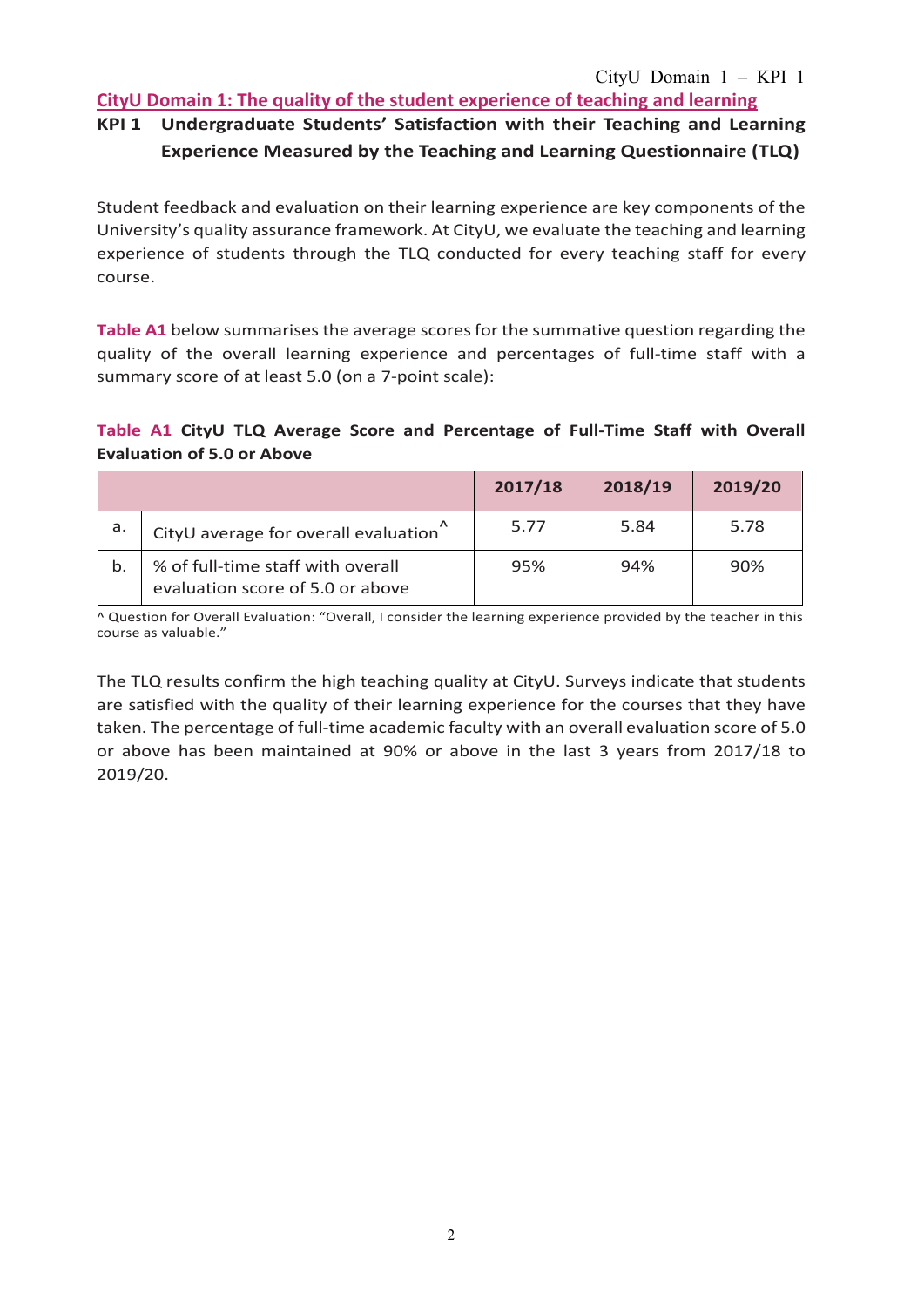### **CityU Domain 1: The quality of the student experience of teaching and learning**

# **KPI 2 Undergraduate Learning Competencies (as measured by the Student Learning Experience Survey)**

In addition to the TLQ, CityU conducts an annual Student Learning Experience Survey (SLES) for UG students to self-evaluate their learning experience, learning competencies, and progress made in the achievement of graduate outcomes.

Survey results from the SLES of UG students' motivation and learning competencies in 2017/18, 2018/19 and 2019/20 are presented in Tables A2-A4 below. The data indicates that as students progress through the CityU curriculum and learning experience (from first year—FY to graduating year–GY), they become increasingly more motivated and better equipped with the intended core learning competencies. Senior students reported the highest frequency of performing the actions and undertaking the intellectual practices that reflect motivation and academic competence.

#### **Table A2 SLES Results on Students' Motivation and Learning Competencies, 2017/18**

|                                            | Average Frequency (%)^ |       |      |  |  |  |
|--------------------------------------------|------------------------|-------|------|--|--|--|
| <b>Learning Competencies</b>               |                        | Yr2&3 |      |  |  |  |
| Integrated Academic Competence             | 64.5                   | 66 2  | 69.1 |  |  |  |
| Critical Thinking / Curiosity / Creativity | 59.4                   | 60.9  | 63.1 |  |  |  |
| Motivation                                 | 59 N                   | 60 X  | 62.6 |  |  |  |

^ 10% - Seldom; 30% - Sometimes; 50% - Half of the time; 70% - Often; 90% - Very Often

#### **Table A3 SLES Results on Students' Motivation and Learning Competencies, 2018/19**

|                                            | Average Frequency (%)^ |       |      |  |  |  |
|--------------------------------------------|------------------------|-------|------|--|--|--|
| <b>Learning Competencies</b>               |                        | Yr2&3 |      |  |  |  |
| Integrated Academic Competence             |                        | 65 6  | 71 J |  |  |  |
| Critical Thinking / Curiosity / Creativity | 59.5                   | 60.6  | 64.5 |  |  |  |
| Motivation                                 |                        |       | 64 R |  |  |  |

^ 10% - Seldom; 30% - Sometimes; 50% - Half of the time; 70% - Often; 90% - Very Often

#### **Table A4 SLES Results on Students' Motivation and Learning Competencies, 2019/20**

|                                            | Average Frequency (%)^ |                  |      |  |  |  |
|--------------------------------------------|------------------------|------------------|------|--|--|--|
| <b>Learning Competencies</b>               |                        | <b>Yr2&amp;3</b> |      |  |  |  |
| Integrated Academic Competence             | 65.5                   | 66.5             | 691  |  |  |  |
| Critical Thinking / Curiosity / Creativity |                        | 60 9             | 63.3 |  |  |  |
| Motivation                                 |                        | 51 1             |      |  |  |  |

^ 10% - Seldom; 30% - Sometimes; 50% - Half of the time; 70% - Often; 90% - Very Often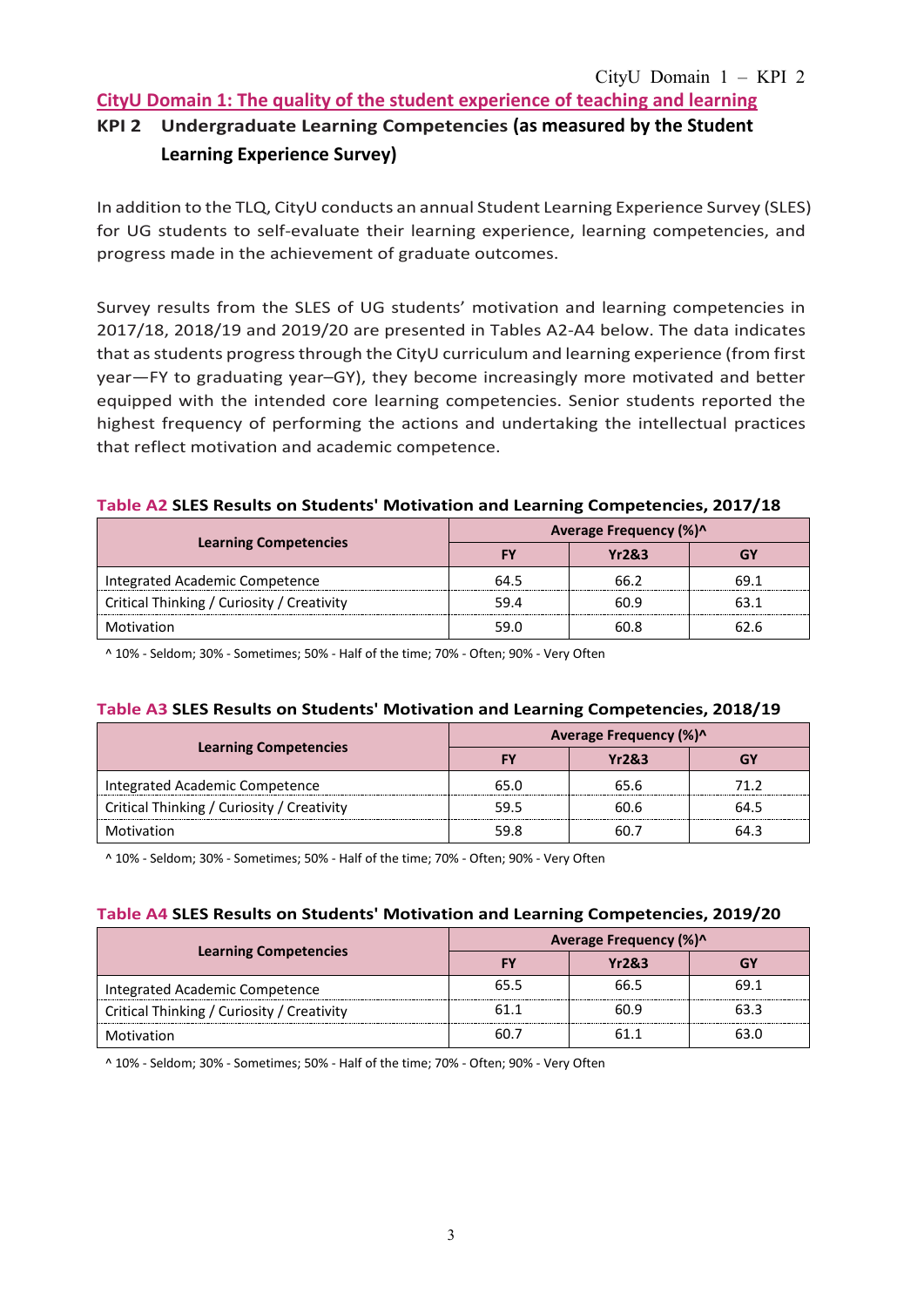**CityU Domain 1: The quality of the student experience of teaching and learning**

# **KPI 3 Achievement of Graduate Outcomes (as measured by the Student Learning Experience Survey)**

Survey results from the annual SLES indicate higher attainment of graduate outcomes for UG students in their final year of study, compared with first, second, or third years (see **Tables A5 – A7**), serving as an indicator for the quality of CityU's UG curriculum and students' learning experience.

To better monitor the progress of students, CityU in 2017 developed learning success analytics to help faculty and academic line managers identify courses that create the highest impact on students. The analytics also sought to pinpoint areas where students may experience difficulties and predict success criteria for student learning. Results can be used to minimise student failure through better advising and to facilitate the design of improved curricula.

|               | <b>Achievement of Graduate Outcomes</b> | <b>Extent of Achievement (%)^</b> |                  |      |  |
|---------------|-----------------------------------------|-----------------------------------|------------------|------|--|
|               |                                         | <b>FY</b>                         | <b>Yr2&amp;3</b> | GY   |  |
| a.            | Be able to communicate effectively      | 60.0                              | 63.9             | 69.8 |  |
| $\mathbf b$ . | Be able to think critically             | 62.1                              | 65.2             | 69.5 |  |
| c.            | Be able to discover and innovate        | 60.8                              | 63.0             | 66.4 |  |
| d.            | Be able to learn continually            | 63.4                              | 65.4             | 69.1 |  |
| e.            | Be able to act professionally           | 61.1                              | 64.8             | 67.4 |  |

#### **Table A5 SLES Results on Students' Attainment of Graduate Outcomes, 2017/18**

 $\sim$  10% - Seldom; 30% - Sometimes; 50% - Half of the time; 70% - Often; 90% - Very Often

#### **Table A6 SLES Results on Students' Attainment of Graduate Outcomes, 2018/19**

|    | <b>Achievement of Graduate Outcomes</b> | <b>Extent of Achievement (%)^</b> |                  |           |  |  |
|----|-----------------------------------------|-----------------------------------|------------------|-----------|--|--|
|    |                                         | <b>FY</b>                         | <b>Yr2&amp;3</b> | <b>GY</b> |  |  |
| a. | Be able to communicate effectively      | 61.5                              | 64.2             | 69.5      |  |  |
| b. | Be able to think critically             | 63.3                              | 65.1             | 71.1      |  |  |
| C. | Be able to discover and innovate        | 62.0                              | 63.4             | 68.1      |  |  |
| d. | Be able to learn continually            | 63.9                              | 65.1             | 70.8      |  |  |
| e. | Be able to act professionally           | 60.9                              | 64.0             | 68.7      |  |  |

^ 10% - Seldom; 30% - Sometimes; 50% - Half of the time; 70% - Often; 90% - Very Often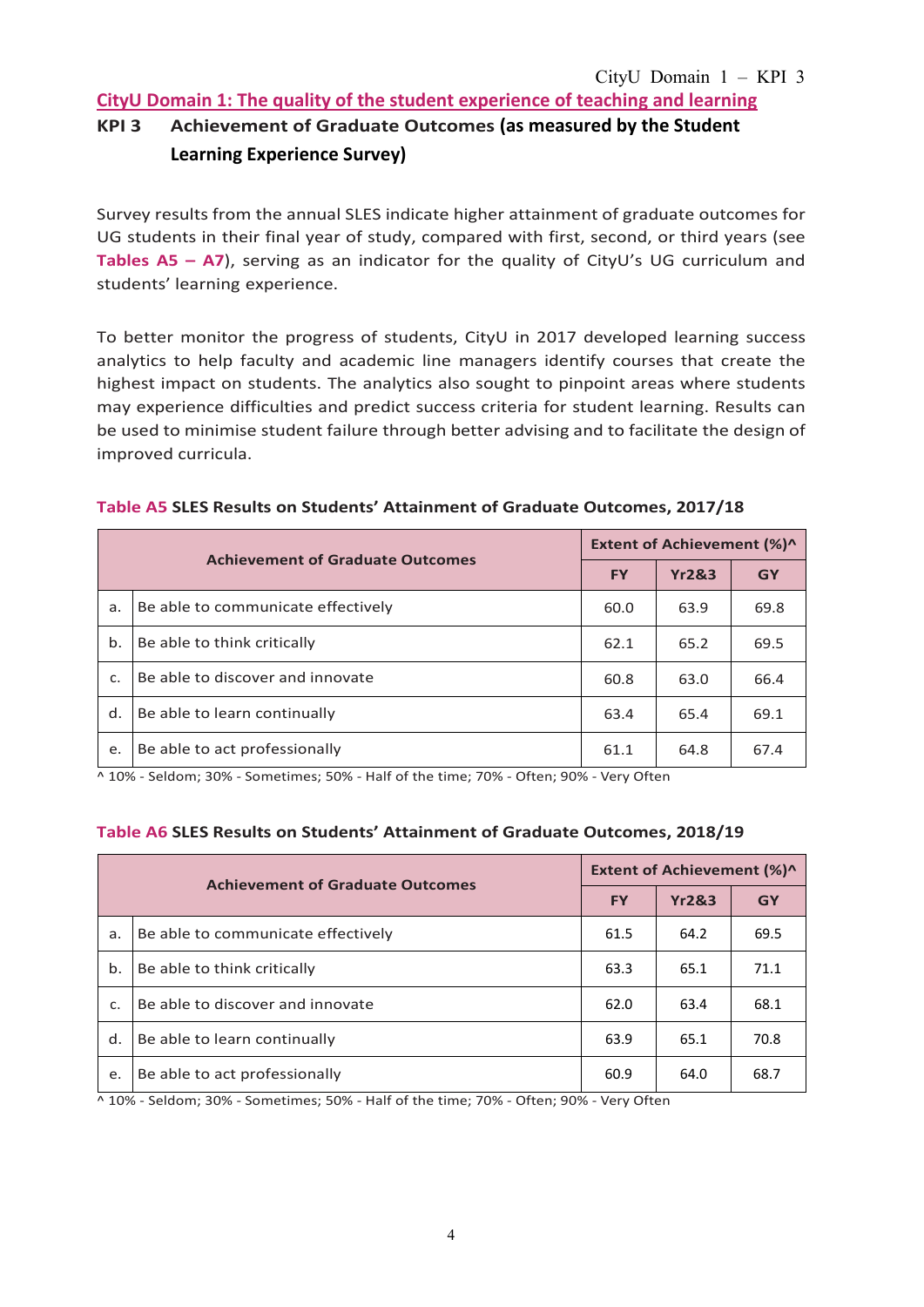# CityU Domain 1 – KPI 3 **Table A7 SLES Results on Students' Attainment of Graduate Outcomes, 2019/20**

|    | <b>Achievement of Graduate Outcomes</b> | <b>Extent of Achievement (%)^</b> |                  |           |  |  |
|----|-----------------------------------------|-----------------------------------|------------------|-----------|--|--|
|    |                                         | <b>FY</b>                         | <b>Yr2&amp;3</b> | <b>GY</b> |  |  |
| a. | Be able to communicate effectively      | 61.9                              | 63.9             | 69.0      |  |  |
| b. | Be able to think critically             | 64.5                              | 65.8             | 69.5      |  |  |
| c. | Be able to discover and innovate        | 62.7                              | 64.4             | 67.2      |  |  |
| d. | Be able to learn continually            | 64.2                              | 65.7             | 69.3      |  |  |
| e. | Be able to act professionally           | 61.8                              | 64.2             | 66.9      |  |  |

^ 10% - Seldom; 30% - Sometimes; 50% - Half of the time; 70% - Often; 90% - Very Often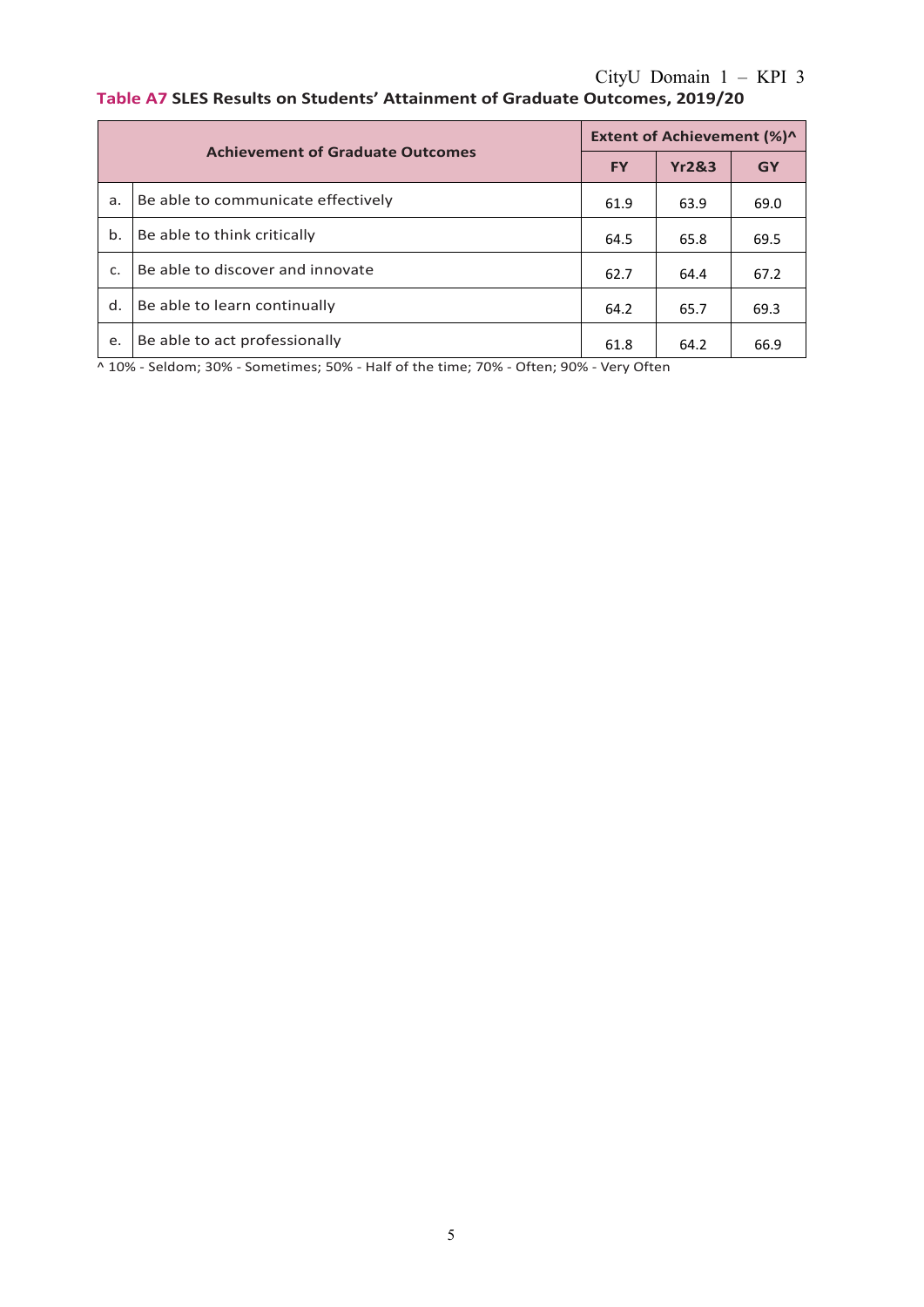# **CityU Domain 2: The quality of research performance and of research postgraduate experience**

## **KPI 1 Number of High-Quality Research Output Items**

All academic units are required to report their number of high-quality academic output per full-time faculty annually. While definitions of A+ and A quality journal publications are discipline-specific, typically A+ journals are those within the top 15% of journals in their respective field (e.g. SSCI/SCI-indexed journals) while A journals within top 15%–30%. The numbers for both A+ and A journals per full-time faculty for 2019/20 have increased compared to those in 2017/18.

#### **Table A8 Number of A and A+ Quality Journal Publications per Full-Time Faculty**

| <b>Performance Indicators</b>                                             | 2017/18 | 2018/19 | 2019/20 |
|---------------------------------------------------------------------------|---------|---------|---------|
| Number of A Quality Journal Publications per<br><b>Full-Time Faculty</b>  | 1.12    | 1.26    | 1.39    |
| Number of A+ Quality Journal Publications per<br><b>Full-Time Faculty</b> | 1.82    | 1.90    | 2.50    |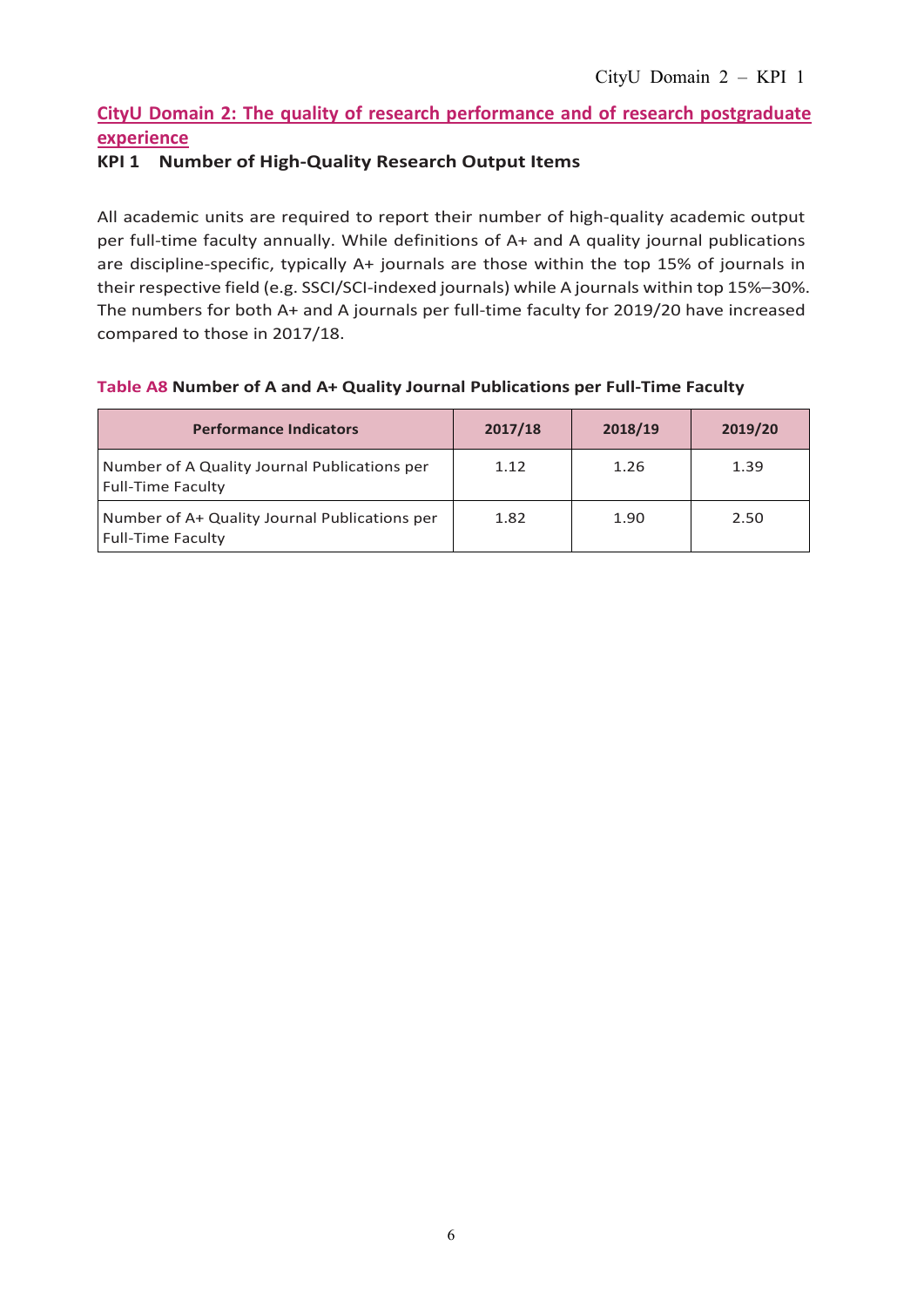# **CityU Domain 2: The quality of research performance and of research postgraduate experience**

# **KPI 2 Value of Competitive Extramural Research Grants**

The value of competitive grants per full-time faculty increased in 2019/20 compared to 2017/18. Faculty received slightly fewer, but overall larger grants, as **Table A9** indicates:

### **Table A9 Number and Amount of Competitive Extramural Research Grants**

| <b>Performance Indicators</b>                                                        | 2017/18   | 2018/19   | 2019/20   |
|--------------------------------------------------------------------------------------|-----------|-----------|-----------|
| Number of On-going Competitive Extramural<br>Research Projects per Full-Time Faculty | 1.67      | 1.62      | 1.60      |
| Amount of On-going Competitive Extramural<br>Research Grants per Full-Time Faculty   | HK\$1.51m | HK\$1.50m | HK\$1.53m |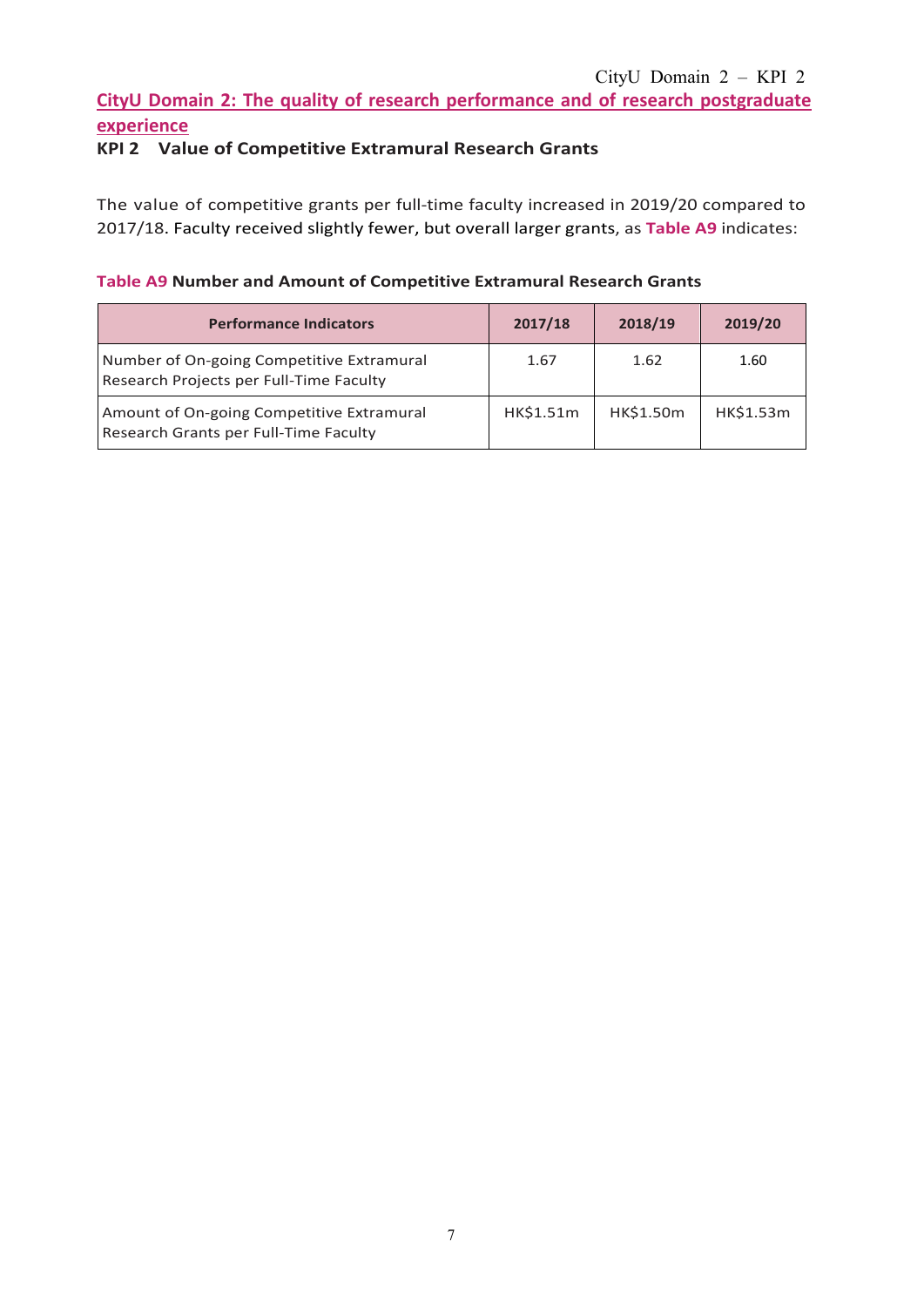### CityU Domain 2 – KPI 3

# **CityU Domain 2: The quality of research performance and of research postgraduate experience**

### **KPI 3 Citation Counts, Awards and Other Appropriate Impact Measures**

Total citations per full-time faculty, as well as numbers of top-1% and top-10% cited publication per full-time faculty increased significantly from 2017/18 to 2019/20 (**Table A10**). The number of research prizes and awards dipped slightly.

| <b>Performance Indicators</b>                                  | 2017/18 | 2018/19 | 2019/20 |
|----------------------------------------------------------------|---------|---------|---------|
| <b>Total Citations per Full-Time Faculty</b>                   | 103.1   | 125.5   | 160.3   |
| Field-Weighted Citation Impact                                 | 1.86    | 1.83    | 1.89    |
| Number of Top-1%-Cited Publications per Full-<br>Time Faculty  | 0.58    | 0.64    | 0.78    |
| Number of Top-10%-Cited Publications per Full-<br>Time Faculty | 3.21    | 3.90    | 4.25    |
| Number of Research Prizes and Awards per Full-<br>Time Faculty | 0.20    | 0.18    | 0.18    |

#### **Table A10 Citation Counts and Awards per Full-Time Faculty**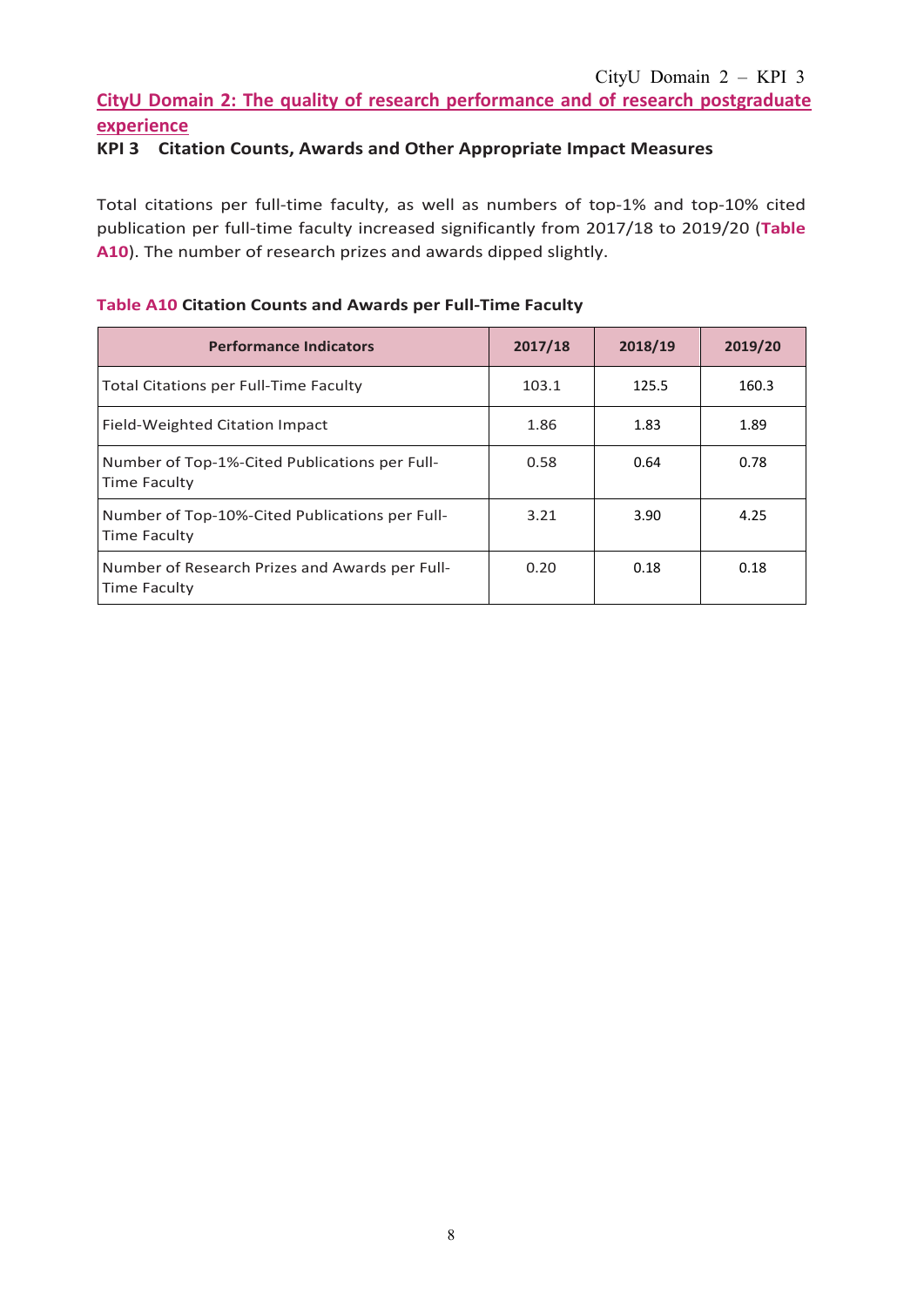# **CityU Domain 2: The quality of research performance and of research postgraduate experience**

# **KPI 4 Research Output of CityU Research Degree Graduates Including Citations**

**Tables A11** and **A12** report on the research output of CityU 2016 and 2017 research degree graduates. A brief summary is given below:

- The average numbers of journal publications per CityU research degree graduate are 4.14 for 2016 graduates and 5.27 for 2017 graduates, a jump of over 25%.
- The number of journal publications in the "Science, Technology and Engineering" discipline increased from 919 for 2016 graduates to 1,387 for 2017 graduates, a growth of over 50%.
- The average numbers of SCOPUS citations on journal publications are 76.1 for 2016 graduates and 104.7 for 2017 graduates, an increase of over 35%.
- The numbers of books/book chapters were 34 for 2016 graduates and 47 for 2017 graduates, a rise of over 35%.
- The numbers of conference papers stood at 564 for 2016 graduates and 583 for 2017 graduates, a modest increase of 3%.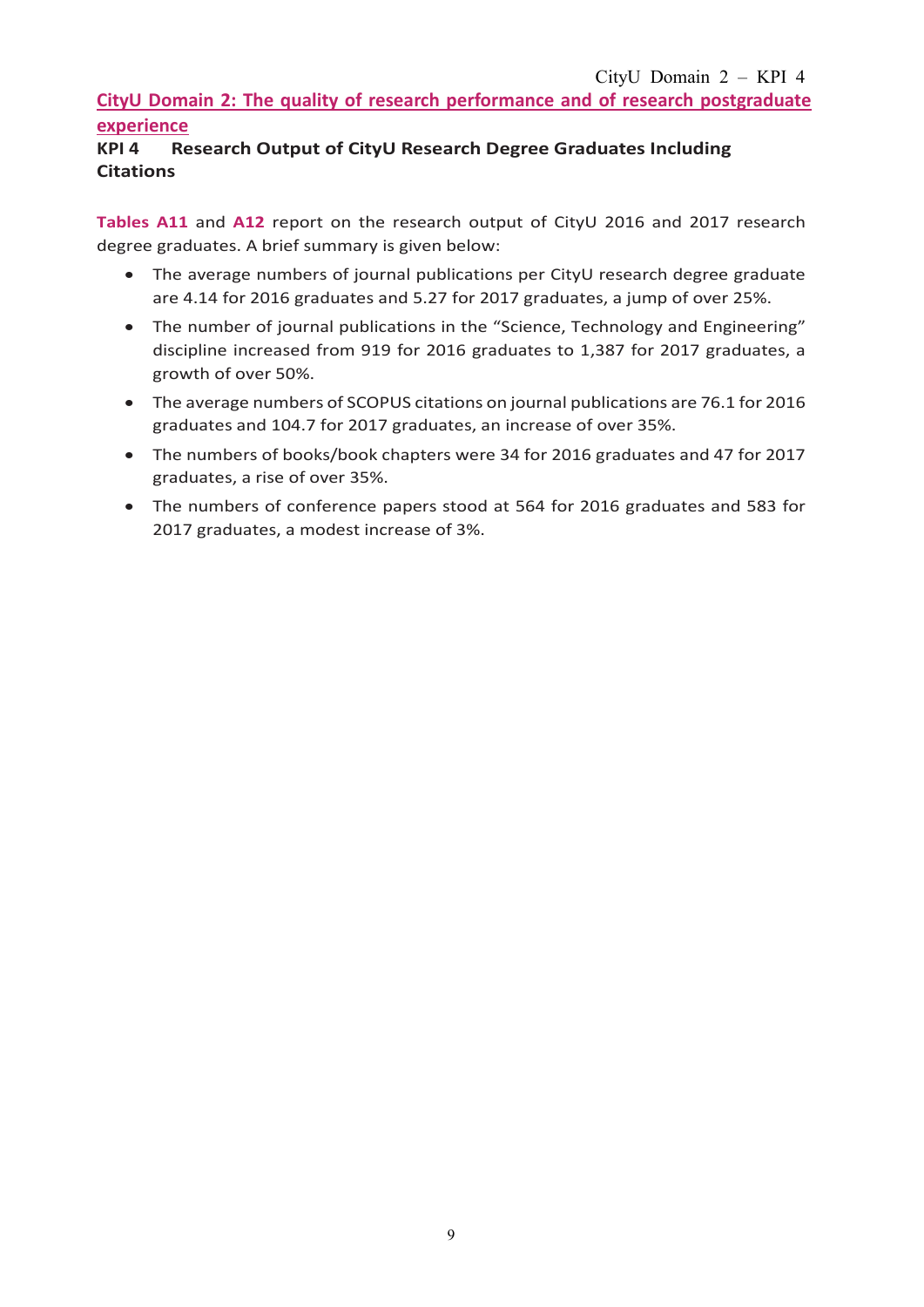**Table A11 Total Number of Publications of CityU 2016 Research Degree Graduates and Associated Scopus Citation Counts (Including Publications within 2 Years after Graduation)**

| Subject                                                    | No. of<br><b>Graduates</b> |                               |                                        | <b>Journal Publications Only</b>                 |                                               |                               | <b>Books and Book Chapters</b>         |                                                  |                                               |                               | <b>Conference Papers</b>               |                                                  |                                               |  |
|------------------------------------------------------------|----------------------------|-------------------------------|----------------------------------------|--------------------------------------------------|-----------------------------------------------|-------------------------------|----------------------------------------|--------------------------------------------------|-----------------------------------------------|-------------------------------|----------------------------------------|--------------------------------------------------|-----------------------------------------------|--|
|                                                            |                            | No. of<br><b>Publications</b> | No. of<br><b>Citations</b><br>(Scopus) | No. of<br><b>Publications</b><br>per<br>Graduate | No. of<br><b>Citations</b><br>per<br>Graduate | No. of<br><b>Publications</b> | No. of<br><b>Citations</b><br>(Scopus) | No. of<br><b>Publications</b><br>per<br>Graduate | No. of<br><b>Citations</b><br>per<br>Graduate | No. of<br><b>Publications</b> | No. of<br><b>Citations</b><br>(Scopus) | No. of<br><b>Publications</b><br>per<br>Graduate | No. of<br><b>Citations</b><br>per<br>Graduate |  |
| <b>Business,</b><br>Management<br>and Finance              | 40                         | 35                            | 555                                    | 0.88                                             | 13.88                                         | 4                             | $\mathbf{1}$                           | 0.10                                             | 0.03                                          | 46                            | 41                                     | 1.15                                             | 1.03                                          |  |
| <b>Social</b><br>Science, Arts<br>and<br><b>Humanities</b> | 46                         | 69                            | 238                                    | 1.50                                             | 5.17                                          | 14                            | 12                                     | 0.30                                             | 0.26                                          | 73                            | 0                                      | 1.59                                             | 0.00                                          |  |
| Science,<br><b>Technology</b><br>and<br>Engineering        | 161                        | 919                           | 18,004                                 | 5.71                                             | 111.83                                        | 16                            | 28                                     | 0.10                                             | 0.17                                          | 445                           | 1,171                                  | 2.76                                             | 7.27                                          |  |
| CityU Total                                                | 247                        | 1,023                         | 18,797                                 | 4.14                                             | 76.10                                         | 34                            | 41                                     | 0.14                                             | 0.17                                          | 564                           | 1,212                                  | 2.28                                             | 4.91                                          |  |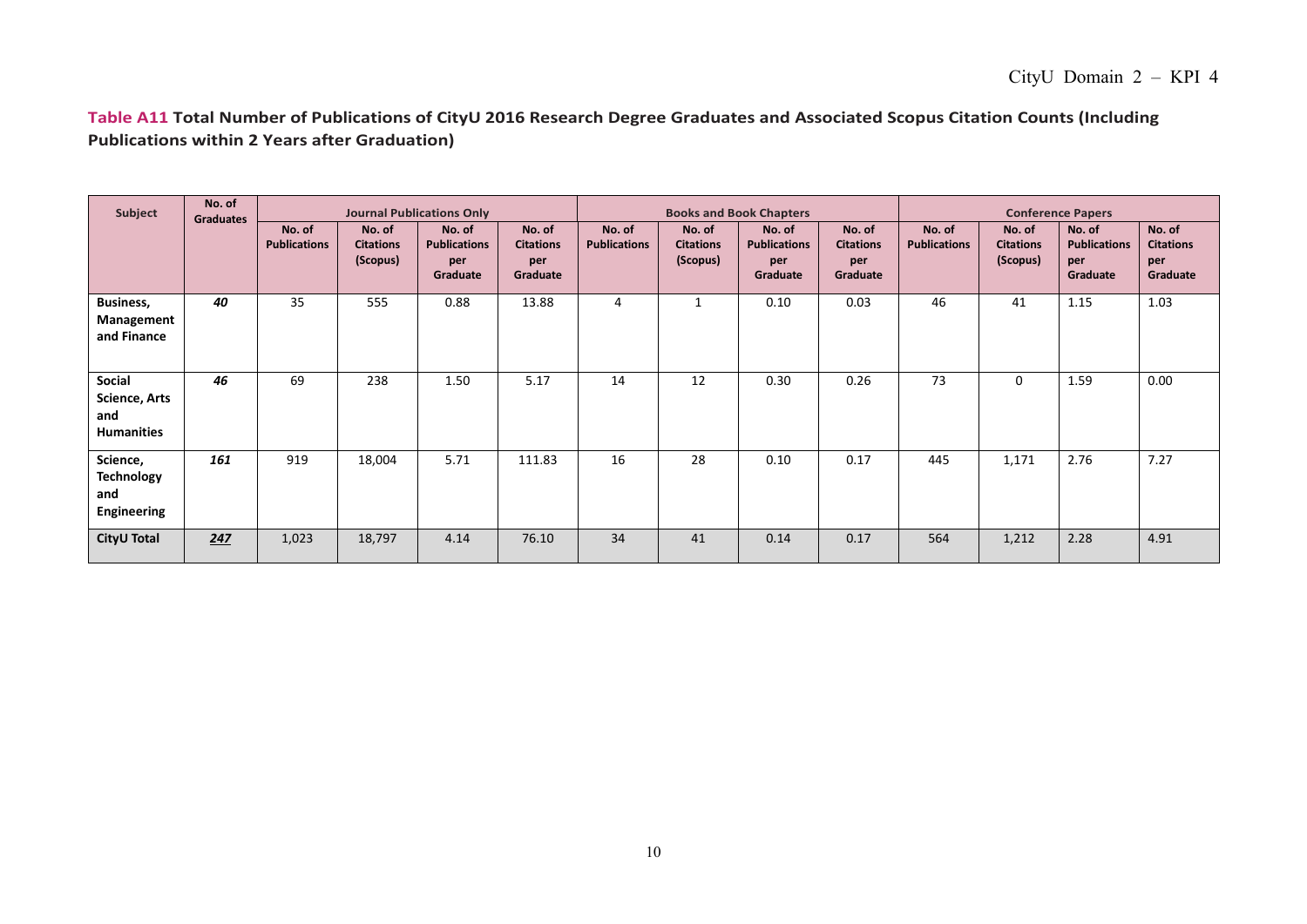### **Table A12 Total Number of Publications of CityU 2017 Research Degree Graduates and Associated Scopus Citation Counts (Including Publications within 2 Years after Graduation)**

| Subject                                                    | No. of<br><b>Graduates</b> |                               |                                        | <b>Journal Publications Only</b>                 |                                               | <b>Books and Book Chapters</b> |                                        |                                                  |                                               | <b>Conference Papers</b>      |                                        |                                                  |                                               |
|------------------------------------------------------------|----------------------------|-------------------------------|----------------------------------------|--------------------------------------------------|-----------------------------------------------|--------------------------------|----------------------------------------|--------------------------------------------------|-----------------------------------------------|-------------------------------|----------------------------------------|--------------------------------------------------|-----------------------------------------------|
|                                                            |                            | No. of<br><b>Publications</b> | No. of<br><b>Citations</b><br>(Scopus) | No. of<br><b>Publications</b><br>per<br>Graduate | No. of<br><b>Citations</b><br>per<br>Graduate | No. of<br><b>Publications</b>  | No. of<br><b>Citations</b><br>(Scopus) | No. of<br><b>Publications</b><br>per<br>Graduate | No. of<br><b>Citations</b><br>per<br>Graduate | No. of<br><b>Publications</b> | No. of<br><b>Citations</b><br>(Scopus) | No. of<br><b>Publications</b><br>per<br>Graduate | No. of<br><b>Citations</b><br>per<br>Graduate |
| Business,<br>Management<br>and Finance                     | 33                         | 19                            | 99                                     | 0.58                                             | 3.00                                          |                                | 0                                      | 0.03                                             | 0.00                                          | 40                            | 35                                     | 1.21                                             | 1.06                                          |
| Social<br><b>Science, Arts</b><br>and<br><b>Humanities</b> | 40                         | 69                            | 205                                    | 1.73                                             | 5.13                                          | 14                             | 6                                      | 0.35                                             | 0.15                                          | 90                            | 0                                      | 2.25                                             | 0.00                                          |
| Science,<br><b>Technology</b><br>and<br>Engineering        | 207                        | 1,387                         | 29,019                                 | 6.70                                             | 140.19                                        | 32                             | 23                                     | 0.15                                             | 0.11                                          | 453                           | 754                                    | 2.19                                             | 3.64                                          |
| <b>CityU Total</b>                                         | 280                        | 1,475                         | 29,323                                 | 5.27                                             | 104.73                                        | 47                             | 29                                     | 0.17                                             | 0.10                                          | 583                           | 789                                    | 2.08                                             | 2.82                                          |

Remarks:

(1) Numbers of RPg graduates are counted as those having received CityU awards at the 2016 and 2017 congregations.

(2) The numbers of publications and the associated Scopus citation counts for 2016 and 2017 RPg graduates were extracted from CityU Scholars on 27 March 2019 and 2020 respectively. The primary data source of citation counts in CityU Scholars is Scopus. The citation counts are data snapshots on the data collection date.

(3) The table reports publications by RPg students from their commencement of study at CityU up to the end of the 2<sup>nd</sup> calendar year after graduation (i.e. Publications published up to Dec 2018 for 2016 graduates and up to Dec 2019 for 2017 graduates).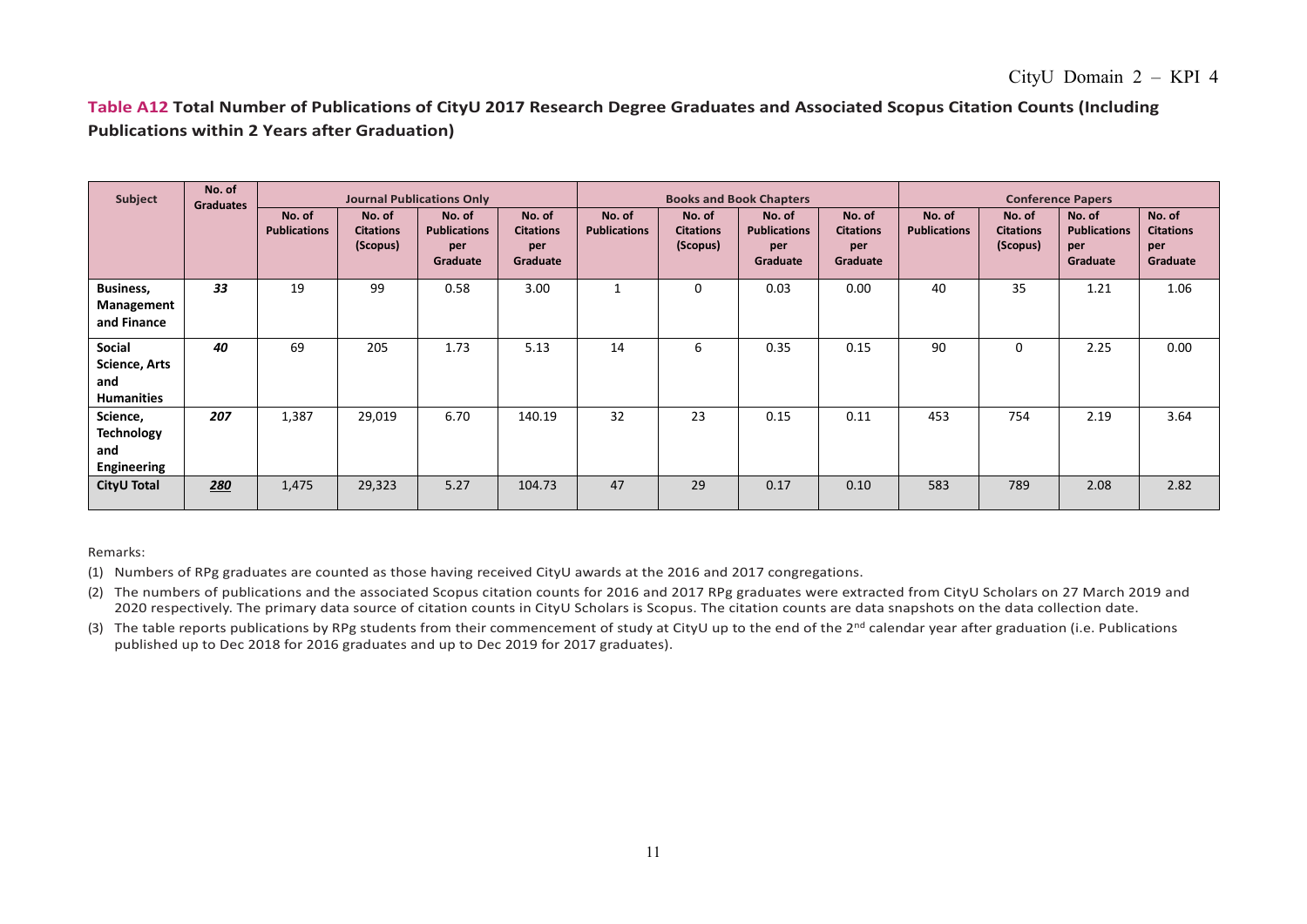# **CityU Domain 3: Knowledge transfer and wider engagement**

#### **KPI 1 Activity Level per Staff in Knowledge Transfer Activities**

| <b>Performance Indicators</b>                                      | 2017/18 | 2018/19 | 2019/20 |
|--------------------------------------------------------------------|---------|---------|---------|
| Number of Patents Filed per Full-Time Faculty                      | 0.15    | 0.13    | 0.15    |
| Number of Patents Granted per Full-Time Faculty                    | 0.10    | 0.07    | 0.08    |
| Number of Collaborative Research Projects per Full-Time<br>Faculty | 0.06    | 0.06    | 0.06    |
| Number of Contract Research Projects per Full-Time Faculty         | 0.34    | 0.36    | 0.35    |

#### **Table A13 Activity Level per Staff in Knowledge Transfer Activities**

# **KPI 2 Number of Companies, NGOs and Government Organisations with which CityU Staff Partner**

CityU faculty have forged close links with industry, NGOs, and government organisations, as evidenced by the number of organisational partners CityU staff engage with (**Table A14**). Partnership numbers fluctuate along a growing trend line, due to periodic rapid growth and then consolidation. Various knowledge transfer activities are conducted, among which include collaborative research, consultancy, executive training, and community engagement.

#### **Table A14 Number of Organisations with Which CityU Staff Partner**

| <b>Performance Indicator</b>                                                              | 2017/18 | 2018/19 | 2019/20 |
|-------------------------------------------------------------------------------------------|---------|---------|---------|
| Number of Companies, NGOs, and Government<br>Organisations with which CityU Staff Partner | 1,552   | 1,887   | 1.783   |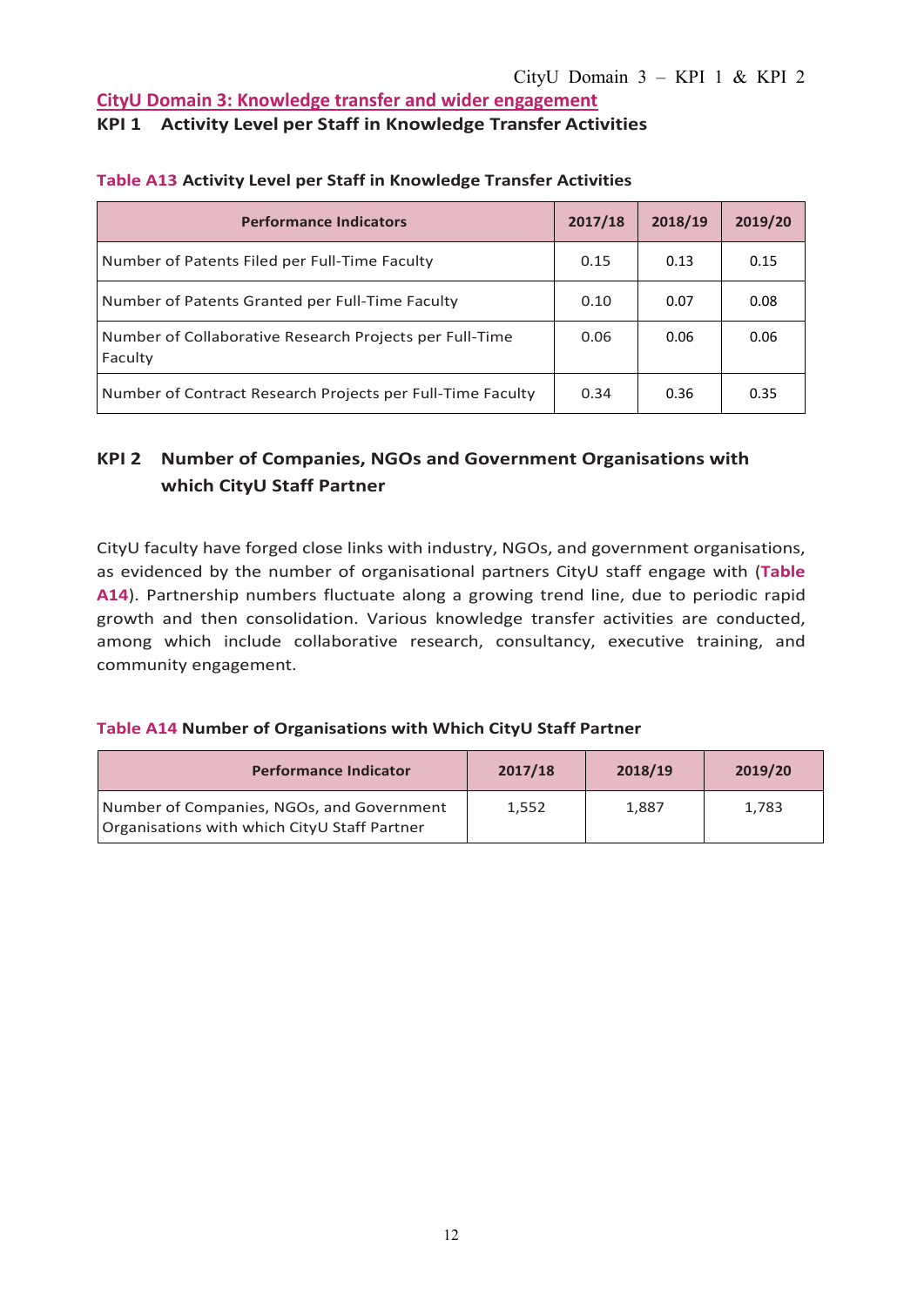## **CityU Domain 3: Knowledge transfer and wider engagement**

#### **KPI 3 Number of Issued US Patents in the Previous Calendar Year**

CityU's strengthened intellectual property management process has produced tangible results. For 4 years in a row, CityU received the highest number of US patents in Hong Kong with the numbers of the most recent three years shown in **Table A15**. CityU also continued to rank among the top 100 universities worldwide for patents granted by the US Patent and Trademark Office.

#### **Table A15 Number of Issued US Patents**

| <b>Performance Indicator</b>                                 | 2017 | 2018 | 2019 |
|--------------------------------------------------------------|------|------|------|
| Number of Issued US Patents in the Previous<br>Calendar Year | 44   | -38  | 49   |

### **KPI 4 Invention Commercialisation Rate**

The University has in place a well-established administrative framework and policies protecting the intellectual property generated from research activities. After a stringent vetting process, inventions of high commercialisation value are pursued for patent filing. In 2019/20, CityU achieved an invention commercialisation rate of 15.0%. Commercialisation rates were affected by senior management departures in the University's Knowledge Transfer Office. In 2020, the University was able to hire a new Knowledge Transfer Office director.

#### **Table A16 Invention Commercialisation Rate**

| <b>Performance Indicator</b>                                                     | 2017/18 | 2018/19 | 2019/20 |
|----------------------------------------------------------------------------------|---------|---------|---------|
| Invention Commercialisation Rate (including non-patentable<br>knowhow, software) | 20.1%   | 15.6%   | 15.0%   |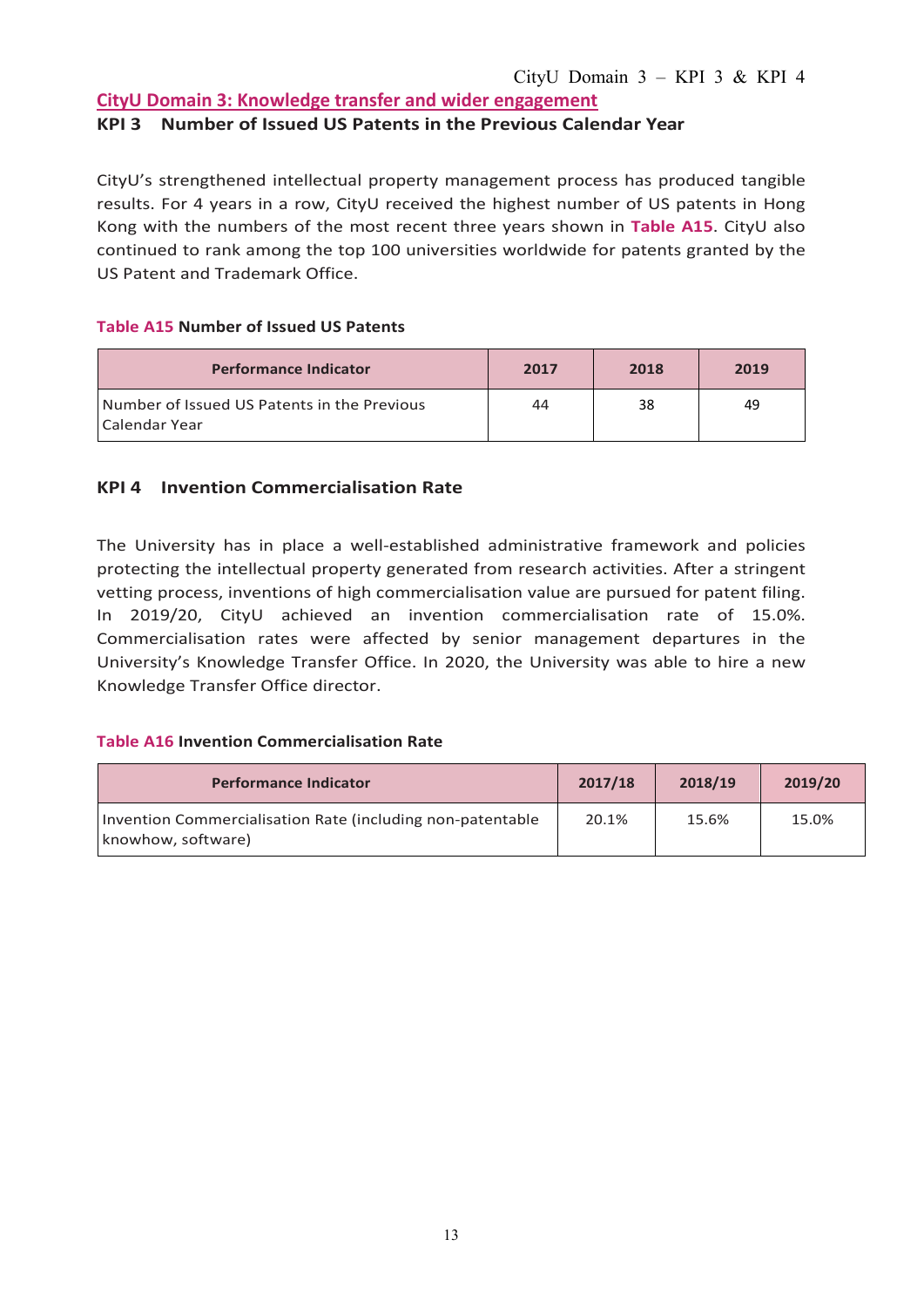## **KPI 1 Number and Percentage of Full-Time International Academic Staff, and Diversity of Academic Staff by Region**

The percentage of full-time international academic staff at CityU has been relatively stable, ranging from 64.2% in 2017/18 to 65.5% in 2019/20 (**Table A17**). As shown in **Table A18**, University faculty come from diverse backgrounds. While the majority of non-local faculty are from mainland China, there are also significant representations of other Asian countries, the United States, the United Kingdom, Canada, other European countries, Oceania, plus Central and South America and Africa, contributing to the diversity of CityU's multi-cultural campus.

| <b>Performance Indicators</b>                        | 2017/18 | 2018/19 | 2019/20 |
|------------------------------------------------------|---------|---------|---------|
| Total Number of Full-Time Academic Staff             | 847     | 886     | 923     |
| Number of Full-Time International Academic Staff     | 544     | 574     | 605     |
| Percentage of Full-Time International Academic Staff | 64.2%   | 64.8%   | 65.5%   |

### **Table A17 Number and Percentage of Full-Time International Staff**

## **Table A18 Diversity of Full-Time International Academic Staff (Excluding Staff on Visiting Appointment)**

|                              |         | <b>Distribution by Region</b> |         |
|------------------------------|---------|-------------------------------|---------|
|                              | 2017/18 | 2018/19                       | 2019/20 |
| The Mainland of China        | 37.3%   | 39.4%                         | 39.8%   |
| <b>Other Asian Countries</b> | 17.5%   | 18.5%                         | 19.2%   |
| Europe                       | 17.5%   | 17.4%                         | 17.2%   |
| North America                | 18.9%   | 17.1%                         | 16.9%   |
| Oceania                      | 8.2%    | 7.1%                          | 6.6%    |
| Other regions                | 0.6%    | 0.5%                          | 0.3%    |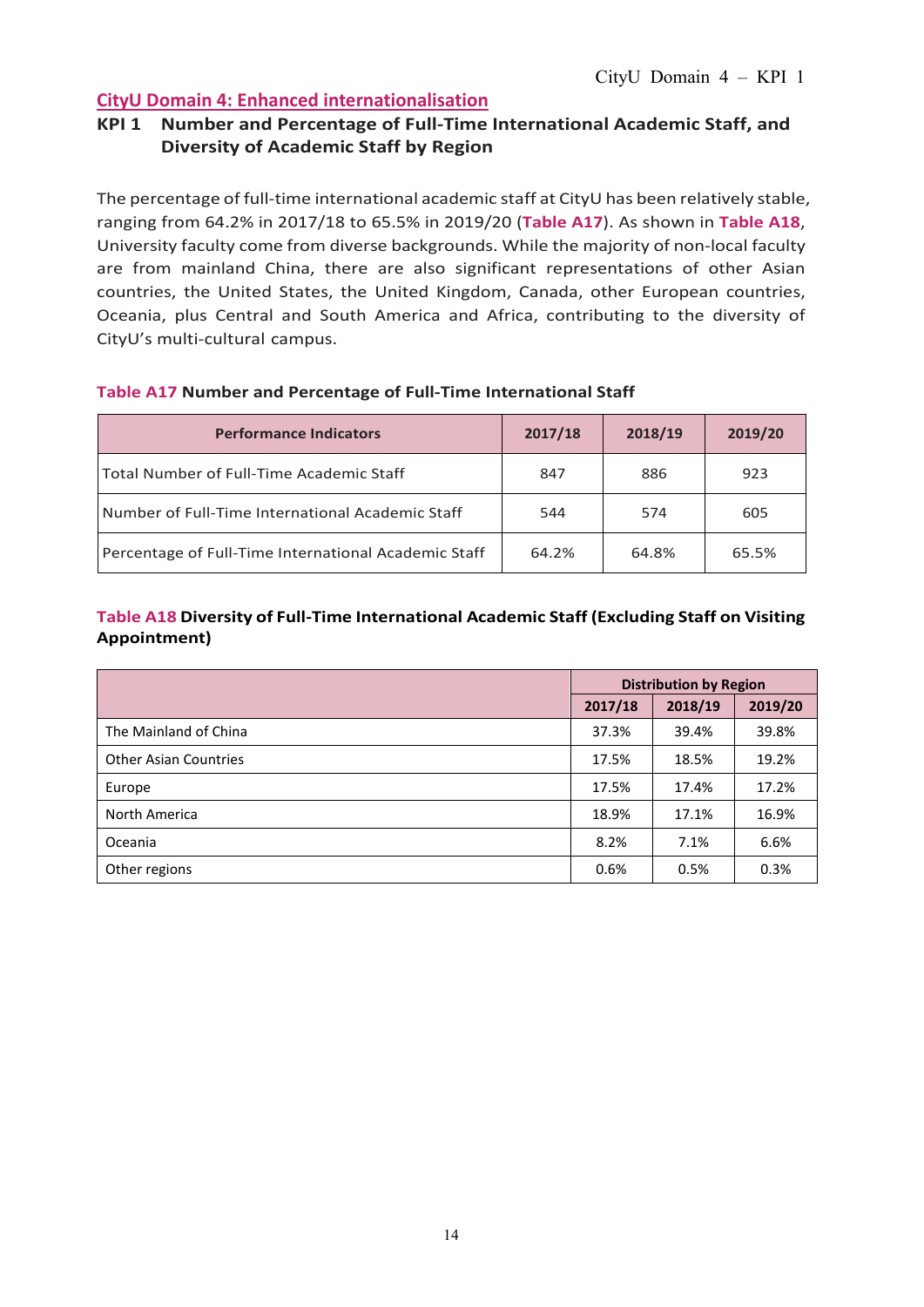## **KPI 2 Number and Percentage of Non-Local Students, and Diversity of Non-Local Students by Region**

As presented in **Table A19**, the percentage of non-local students at CityU, for UGC-funded and non-UGC-funded programmes(including those offered outside Hong Kong), increased from 26.4% in 2017/18 to 34.7% in 2019/20. While the majority of non-local students originates from mainland China, their percentage has been declining among UGC-funded students. The University fostered an increasingly diversified campus by intensifying its recruiting efforts to attract students from other Asian countries, from North America including the United States, from the United Kingdom, other countries in Europe, and from as far as Africa and Central and South America **(Table A20).**

#### **Table A19 Number and Percentage of Non-Local Students by Funding Source**

|                            | <b>Number and Percentage of Non-local Students</b> |                    |       |         |         |         |
|----------------------------|----------------------------------------------------|--------------------|-------|---------|---------|---------|
|                            |                                                    | 2018/19<br>2017/18 |       |         | 2019/20 |         |
| <b>UGC-funded Students</b> | 2.240                                              | (15.6%)            | 2,614 | (17.9%) | 2,987   | (20.3%) |
| Non-UGC-funded Students    | 3,093                                              | (52.8%)            | 3,907 | (60.8%) | 4,375   | (67.4%) |
| <b>Total</b>               | 5,333                                              | (26.4%)            | 6,521 | (31.0%) | 7,362   | (34.7%) |

#### **Table A20 Diversity of Non-Local Students (UGC-funded and Non-UGC-funded) by Academic Year**

|                                    | <b>Diversity of Non-local Students</b> |         |         |  |
|------------------------------------|----------------------------------------|---------|---------|--|
|                                    | 2017/18                                | 2018/19 | 2019/20 |  |
| <b>UGC-funded Students</b>         |                                        |         |         |  |
| The Mainland of China              | 69.0%                                  | 65.8%   | 64.8%   |  |
| <b>Other Asian Countries</b>       | 24.3%                                  | 27.7%   | 28.9%   |  |
| Europe                             | 2.5%                                   | 2.5%    | 2.6%    |  |
| North America                      | 0.8%                                   | 0.7%    | 0.7%    |  |
| Oceania                            | 0.1%                                   | 0.1%    | 0.1%    |  |
| <b>Central &amp; South America</b> | 0.4%                                   | 0.2%    | 0.3%    |  |
| Africa                             | 2.9%                                   | 3.0%    | 2.6%    |  |
| <b>Non-UGC-funded Students</b>     |                                        |         |         |  |
| The Mainland of China              | 96.1%                                  | 96.2%   | 97.0%   |  |
| <b>Other Asian Countries</b>       | 2.0%                                   | 1.9%    | 1.7%    |  |
| Europe                             | 1.0%                                   | 1.0%    | 0.6%    |  |
| North America                      | 0.6%                                   | 0.3%    | 0.3%    |  |
| Oceania                            | 0.2%                                   | 0.2%    | 0.1%    |  |
| <b>Central &amp; South America</b> | 0.1%                                   | 0.2%    | 0.1%    |  |
| Africa                             | 0.0%                                   | 0.2%    | 0.2%    |  |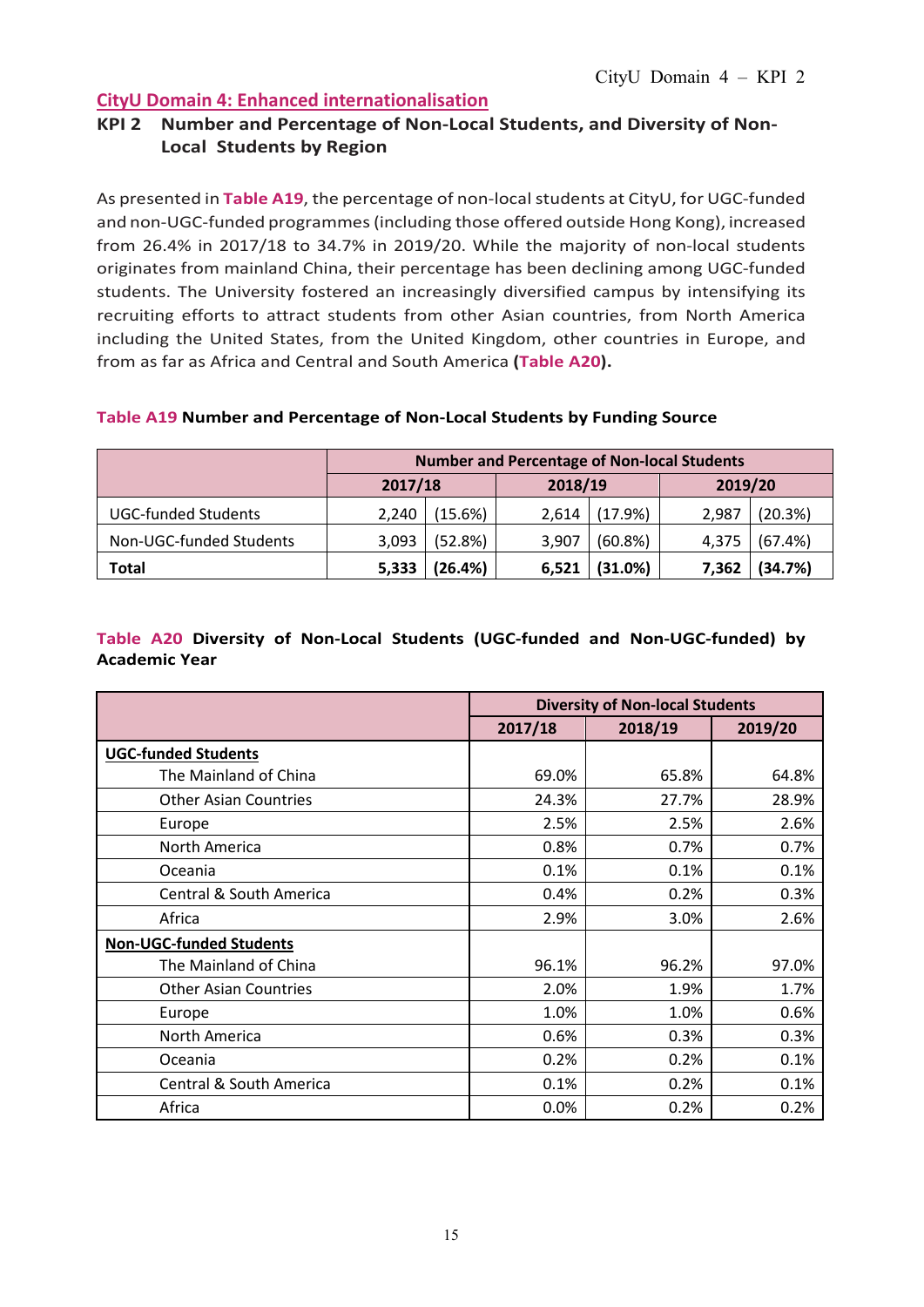### **KPI 3 Number of Active Exchange Agreements Signed with Partner Non-Local Institutions**

The number of student exchange partners has remained relatively stable, ranging from 407 in 2017 to 413 in 2019 (**Table A21**). The number of agreements has grown slightly from 548 in 2017 to 560 in 2019. These developments are based on a quality-focused process which add new partners while not renewing partnerships that have become inactive or less beneficial.

#### **Table A21 Number of Active Exchange Agreements and Partners (as at 30 November)**

| <b>Performance Indicators</b>               | 2017 | 2018 | 2019 |
|---------------------------------------------|------|------|------|
| Number of signed active exchange agreements | 548  | 546  | 560  |
| Number of student exchange partners         | 407  | 409  | 413  |

The percentages of active exchange agreements and partners by region are given in **Table A22**, demonstrating a relatively stable distribution across all regions. Europe remains the most dominant regions, accounting for over 40% of all exchange agreements.

### **Table A22 Percentage of Active Exchange Agreements and Partners by Region (as at 30 November)**

| <b>Performance Indicator</b>             | 2017  | 2018  | 2019  |
|------------------------------------------|-------|-------|-------|
| Percentage of signed exchange agreements |       |       |       |
| The Mainland of China                    | 15.9% | 16.5% | 15.4% |
| <b>Other Asian Countries</b>             | 21.4% | 20.9% | 20.5% |
| Europe                                   | 40.6% | 40.7% | 42.0% |
| North America                            | 17.0% | 16.8% | 17.1% |
| Oceania                                  | 4.4%  | 4.2%  | 4.1%  |
| <b>Other Regions</b>                     | 0.7%  | 0.9%  | 0.9%  |
| Percentage of student exchange partners  |       |       |       |
| The Mainland of China                    | 11.3% | 11.5% | 11.4% |
| <b>Other Asian Countries</b>             | 19.2% | 19.3% | 18.9% |
| Europe                                   | 43.2% | 42.8% | 43.6% |
| North America                            | 19.9% | 19.8% | 19.6% |
| Oceania                                  | 5.4%  | 5.4%  | 5.3%  |
| <b>Other Regions</b>                     | 1.0%  | 1.2%  | 1.2%  |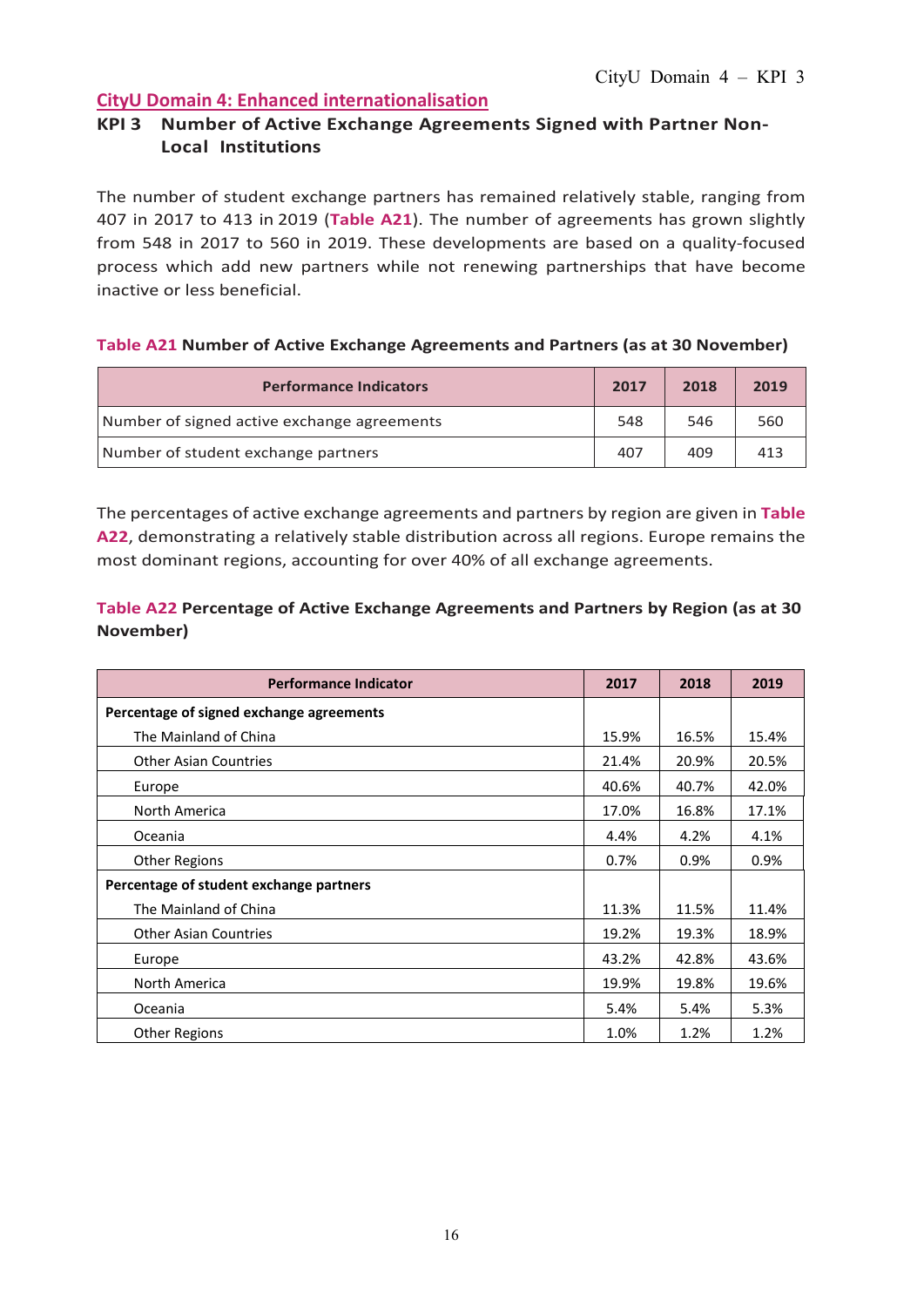### **KPI 4 Number and Percentage of Graduates with International Experience**

Due to the social unrest in 2019 and the outbreak of the COVID-19 pandemic in 2020, the number and percentage of UGC-funded UG graduates with international experience decreased from 1,909 and 53.9% in 2017/18 to 1,744 and 48.9% in 2019/20 respectively. These decreases are still relatively modest, especially given the dramatic impact of the pandemic in 2020.

The overseas activities counted in the tables are significant experiences that lasted for at least one month, but frequently extended to one semester, providing multicultural exposure for our students. CityU will continue to broaden its global learning experience schemes beyond overseas exchange amid the current circumstances, by providing students with an even richer menu of language immersion, cultural immersion, service learning, and internship programmes to suit their learning schedule and needs.

| <b>Performance Indicators</b>                            | 2017/18 | 2018/19 | 2019/20 |
|----------------------------------------------------------|---------|---------|---------|
| Total Number of Graduates                                | 3,540   | 3,562   | 3,570   |
| Number of Graduates with International Experience        | 1,909   | 1,856   | 1,744   |
| Percentage of Graduates with International<br>Experience | 53.9%   | 52.1%   | 48.9%   |

#### **Table A23 Number and Percentage of Graduates with International Experience**